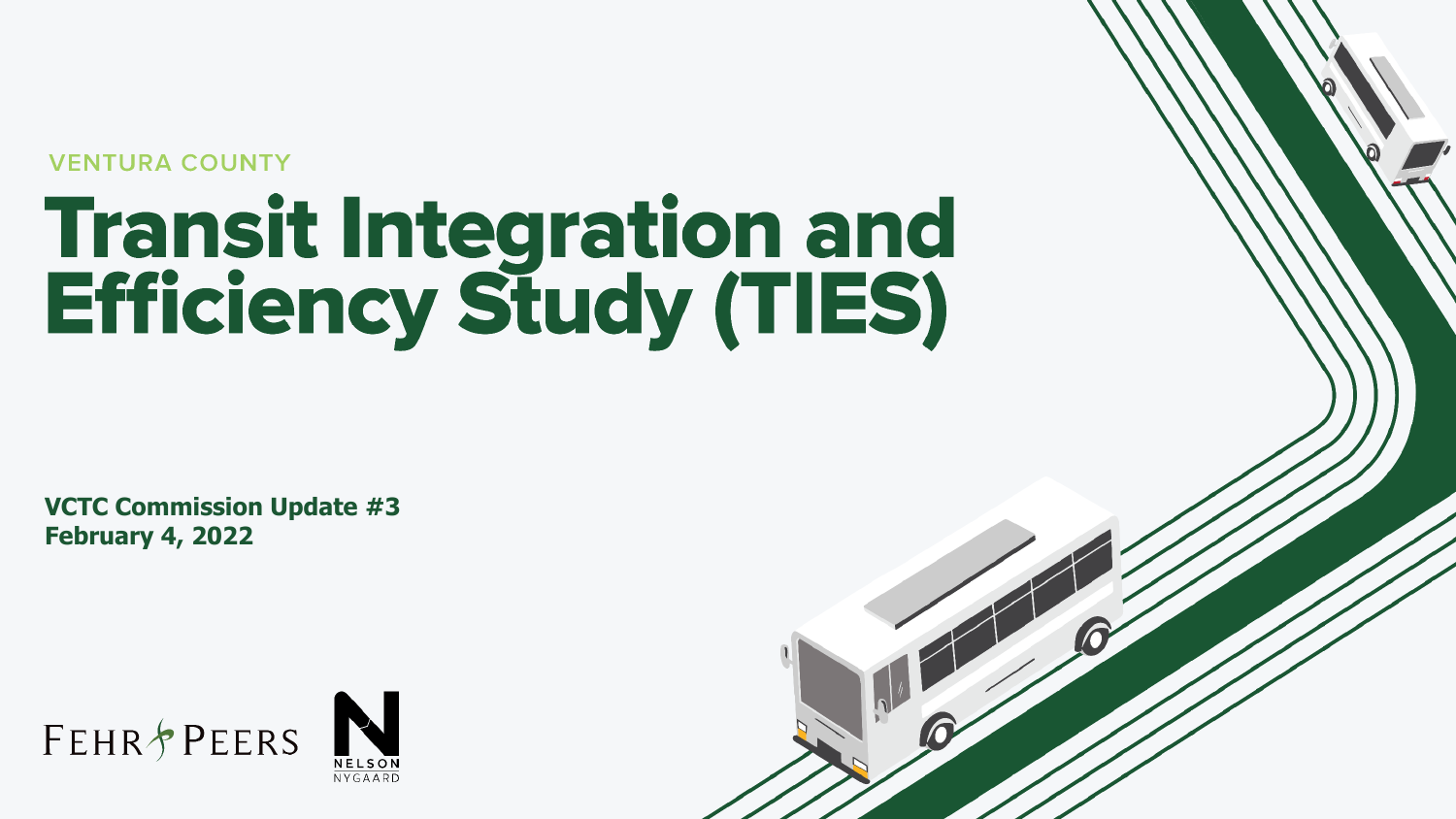#### **Discussion Items**

- Project Schedule Review
- Key Stakeholder Input
- Existing Conditions Summary
- Strategy Development
- Alternatives Development
- Project Look-Ahead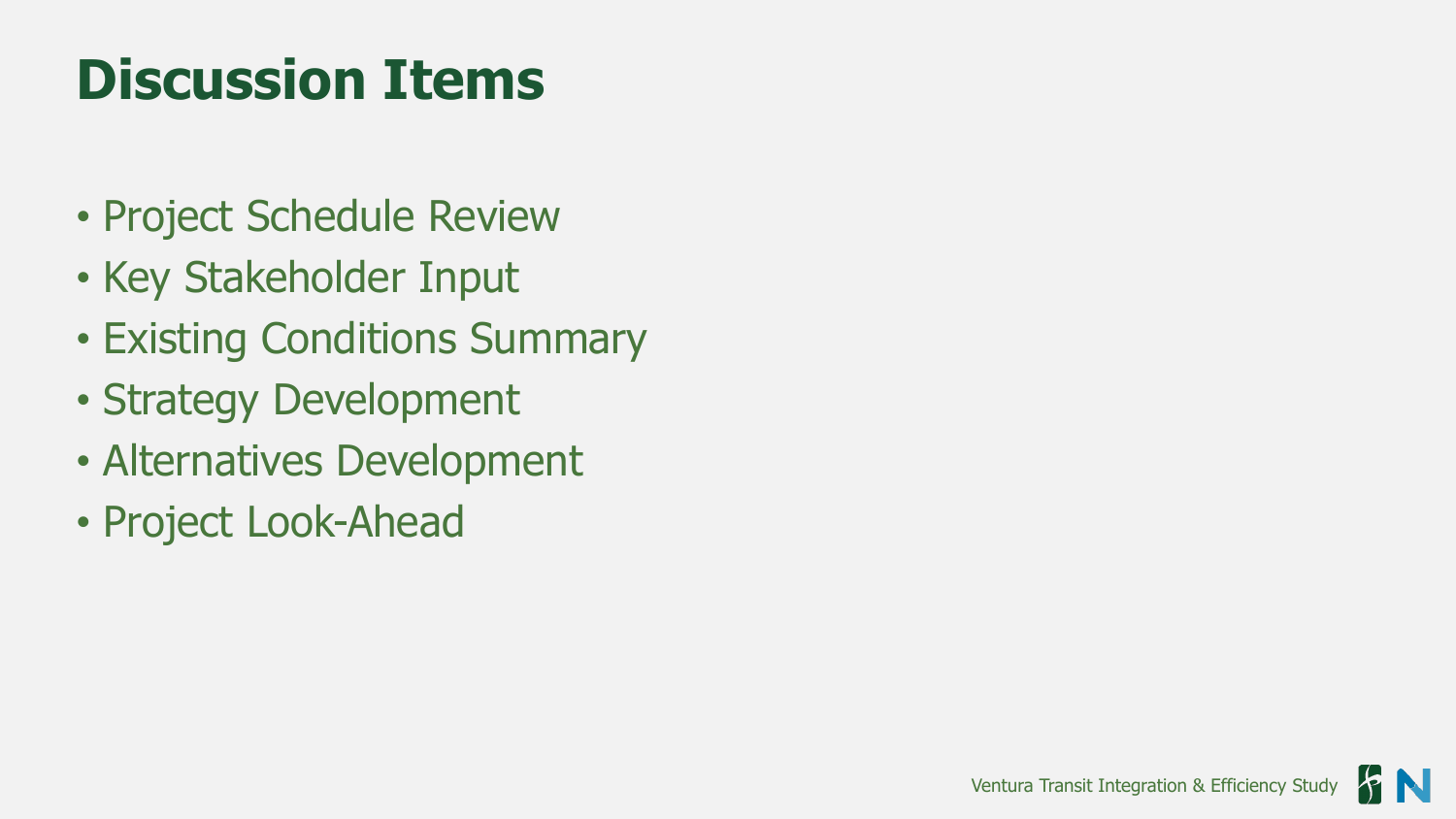

FN Ventura Transit Integration & Efficiency Study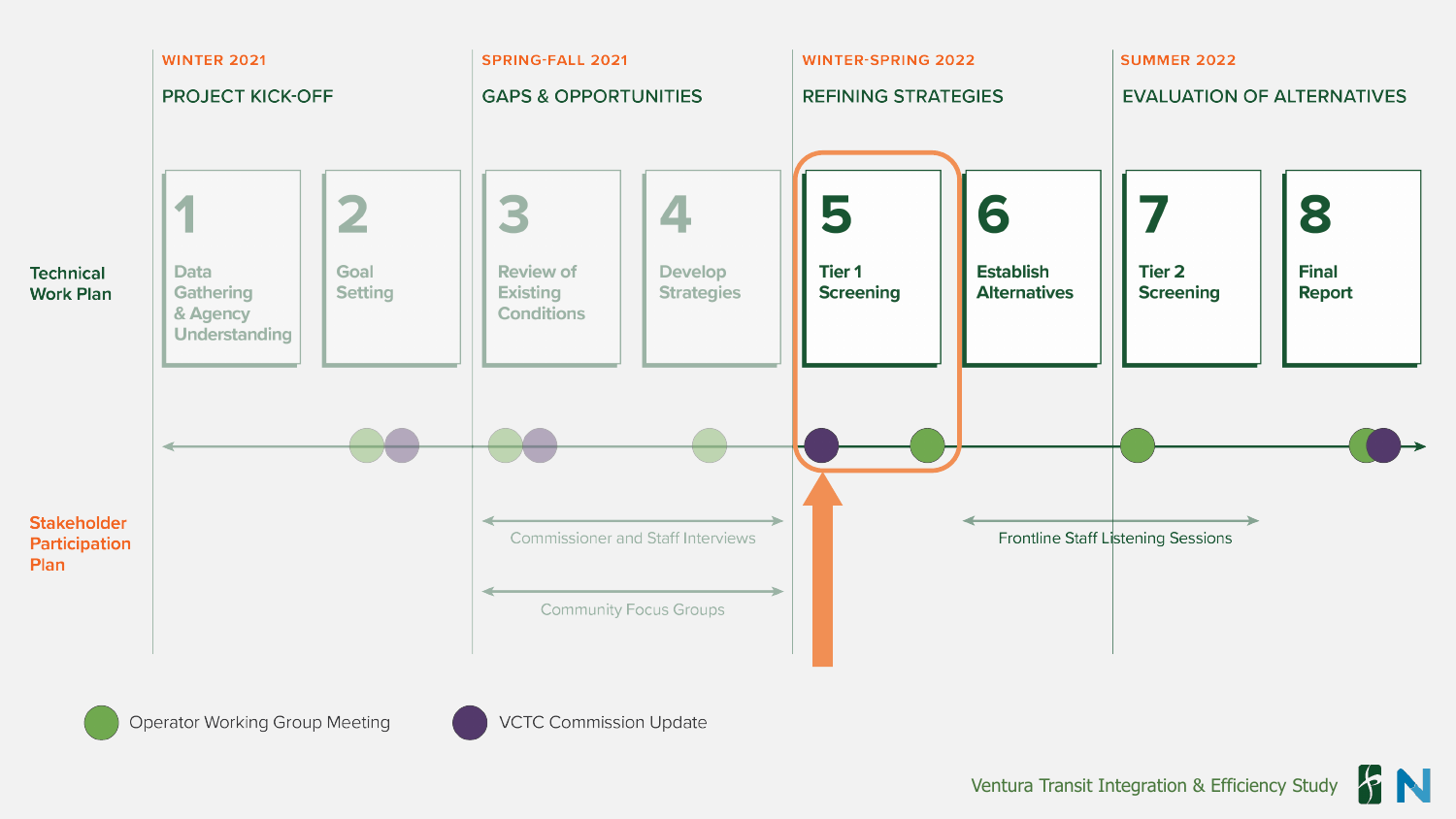#### **Key Stakeholder Input**

- Regional travel needs that are underserved by transit
- Increased span and frequency of transit service needed
- Integration versus improved coordination
- Existing and future funding will drive the outcomes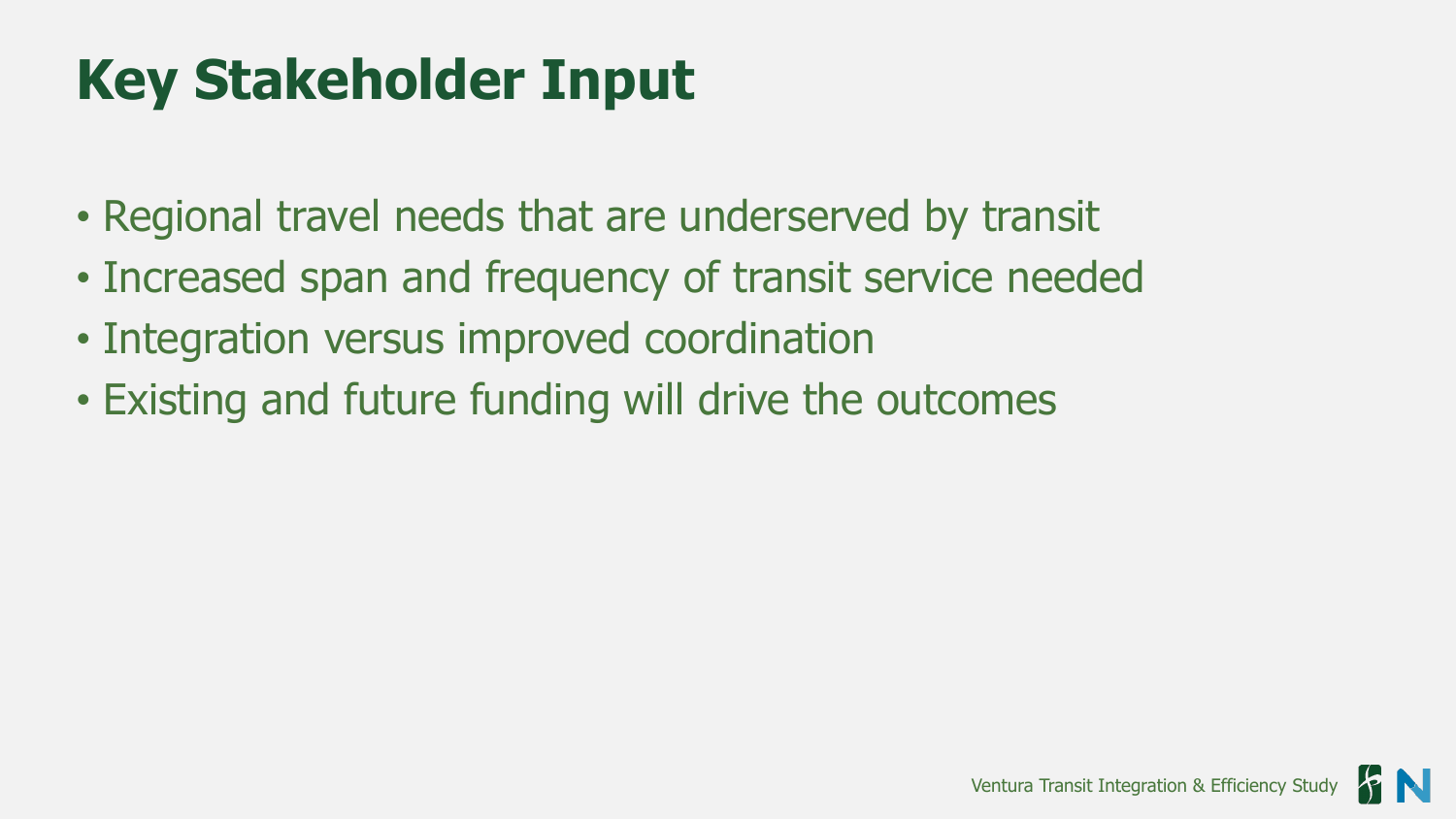#### **Existing Conditions Explores…**

- Which activities, policies, and practices are:
	- similar, but each agency/city does independently?
	- different and would benefit staff and/or riders by being aligned?
- What differences best serve the local context or community need?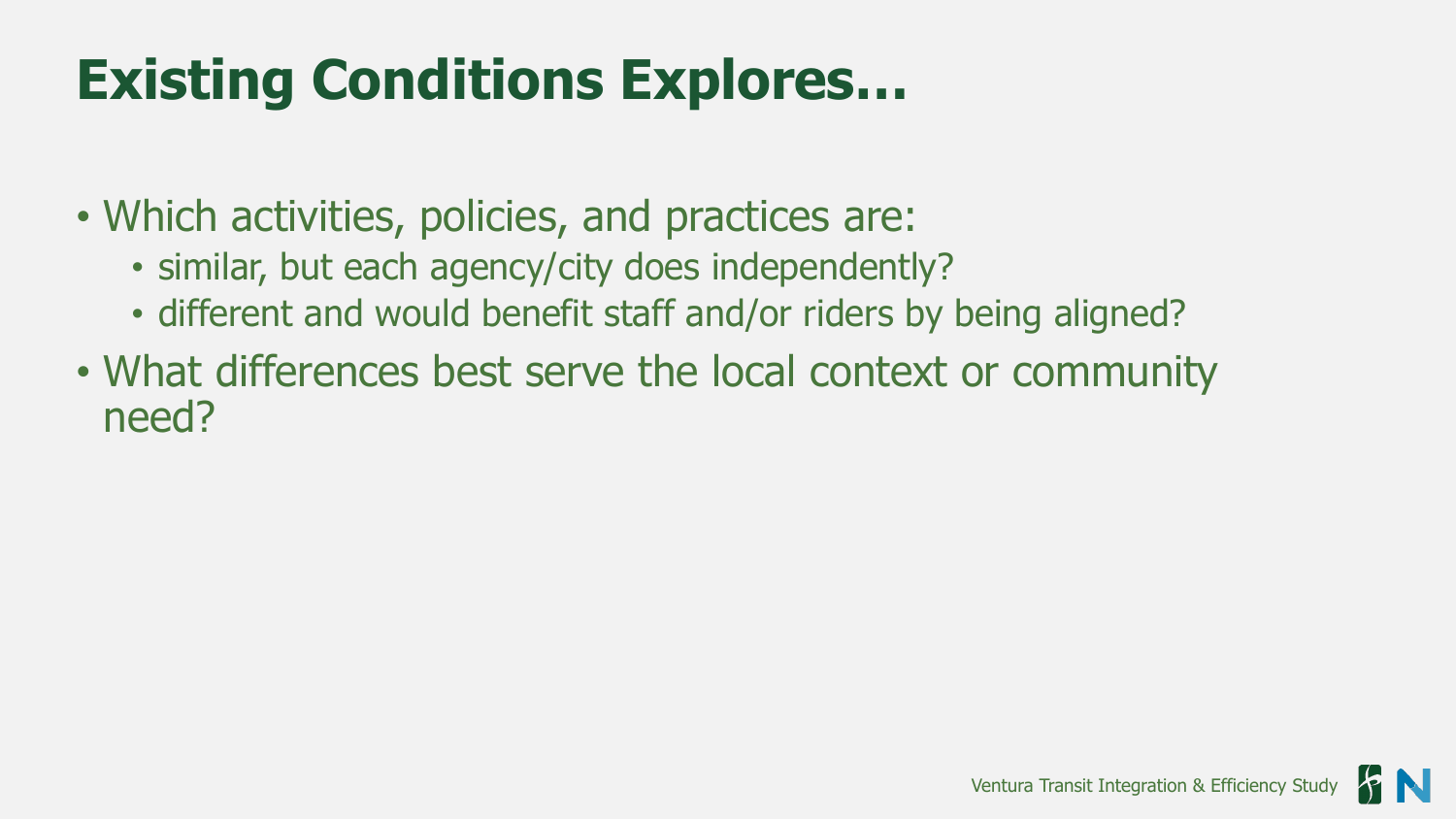#### **Existing Conditions**

- Existing coordination among providers can be built upon
- "On paper" complexity
- Existing systems' core local markets and needs differ
- Variation in policies, priorities, and practices
- Existing network (generally) is focused on local service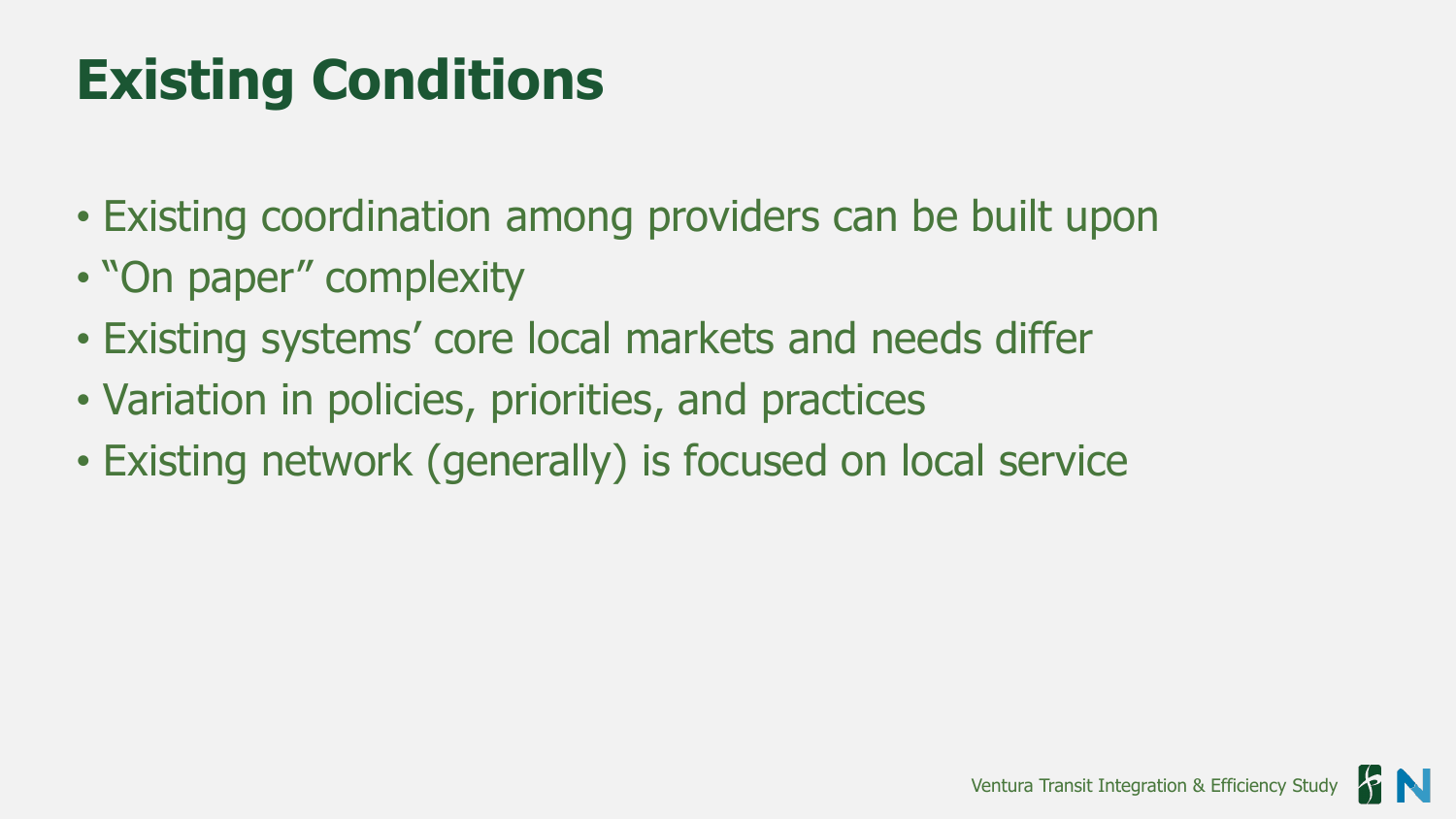### **Strategies Tier 1 Screening**

- Nearly 40 individual draft strategies
- High-level evaluation
	- Cost
	- Complexity
	- Impact
- Input from Project Partners staff

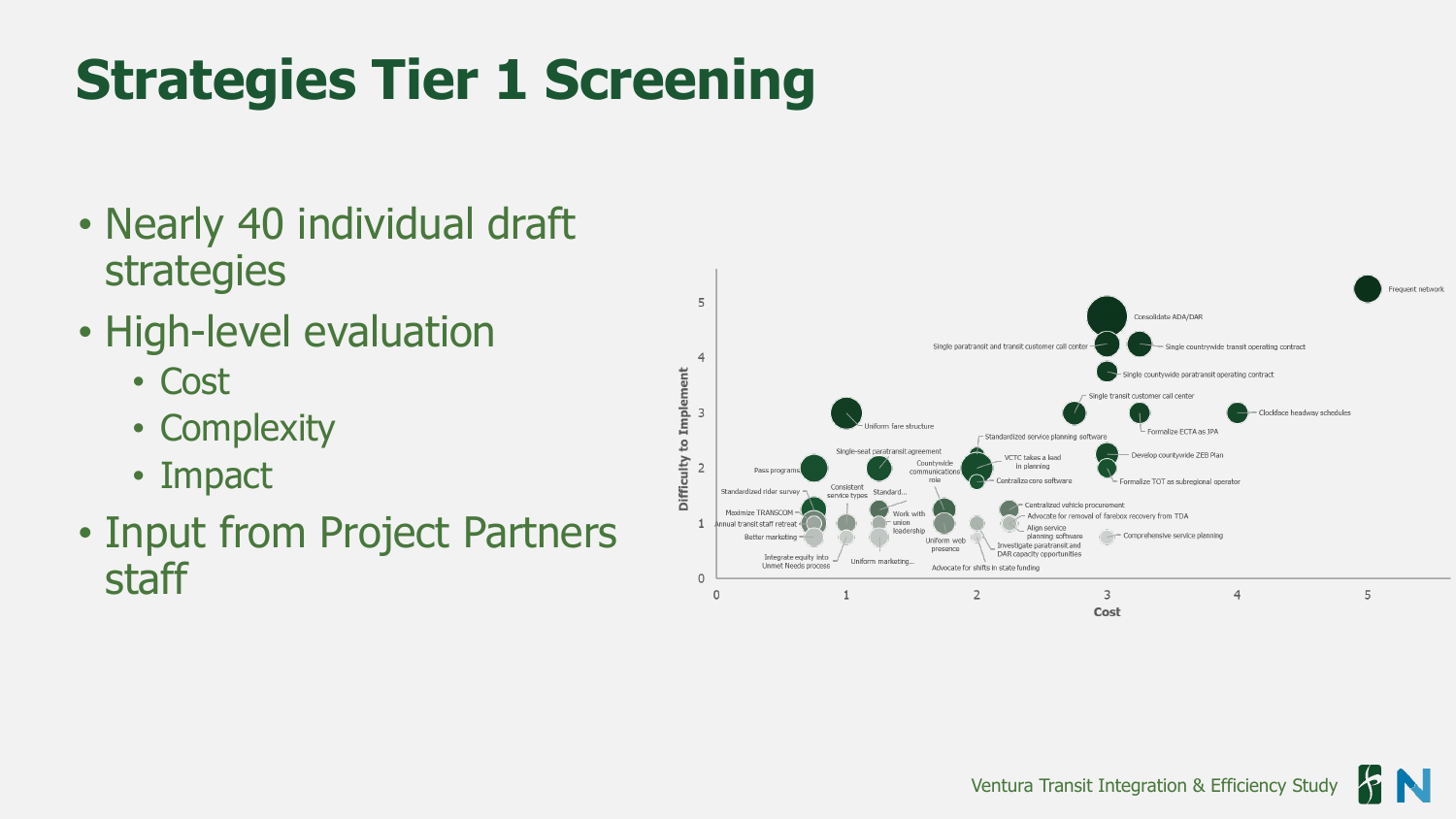#### **Tier 1 Screening Performance Metrics**

| <b>Project Goal</b>                                                  | <b>Performance Metric</b> |                                        |
|----------------------------------------------------------------------|---------------------------|----------------------------------------|
| <b>Enhance regional transit service coverage</b>                     |                           | Connectivity between people and places |
| <b>Provide community-responsive and</b><br>equitable transit service |                           | Equitable transportation access        |
|                                                                      |                           | <b>Transit affordability</b>           |
| <b>Improve rider experience</b>                                      |                           | Consistency across providers           |
|                                                                      | i.                        | Ridership                              |
| <b>Ensure financial sustainability</b>                               |                           | Funding opportunities                  |
|                                                                      |                           | Cost-effectiveness                     |
| <b>Establish management and labor efficiency</b>                     | $\mathbf{a}$              | Coordination between providers         |
|                                                                      |                           | Simplification of service provision    |

FN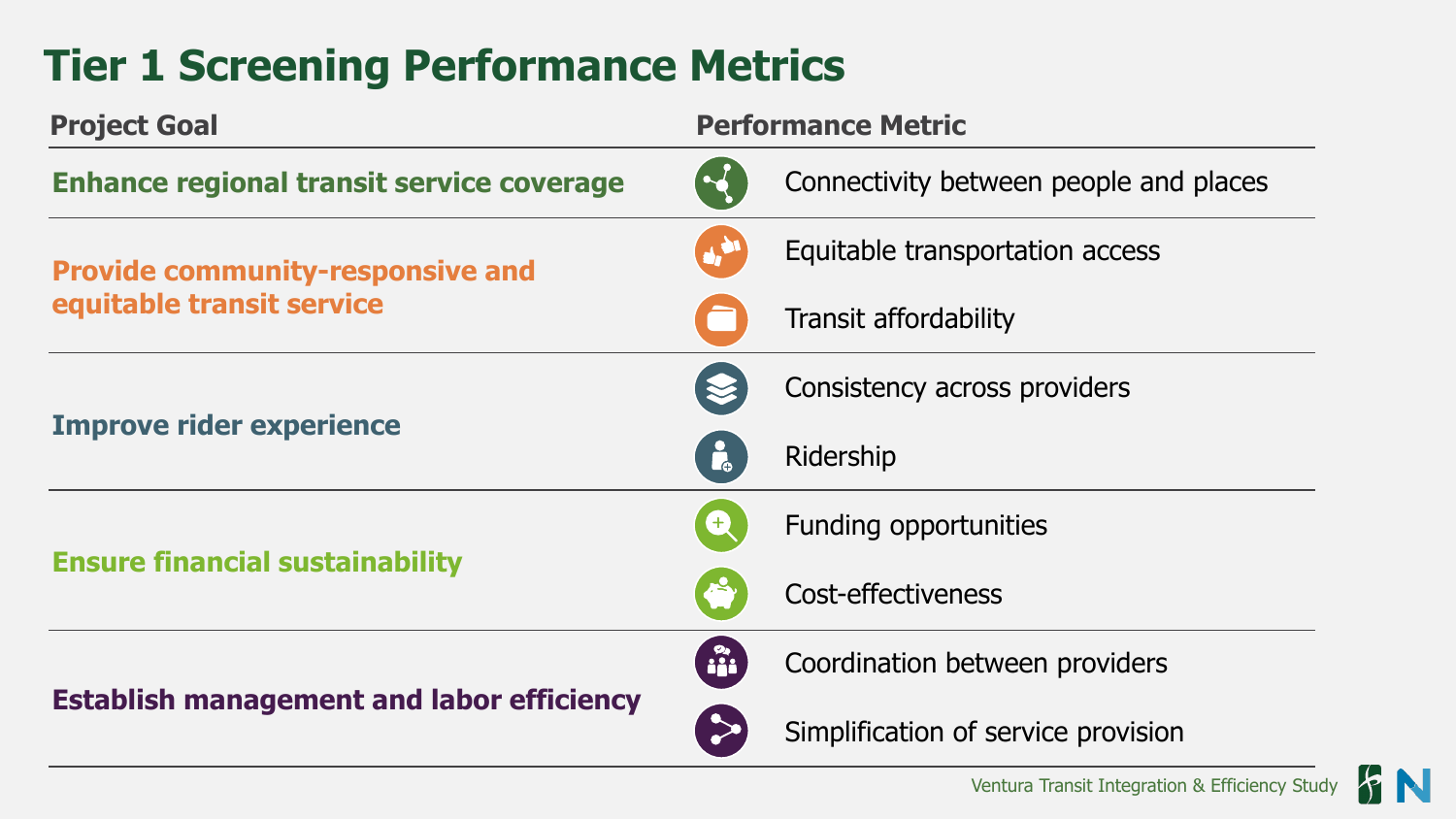### **Strategies to Alternatives (Tier 2)**

- Finalize individual strategies
- Determine best combination of compatible strategies for each alternative
- Alternatives ranging from incremental to fundamental change
- Evaluate expected outcomes
	- Financial
	- Staffing
	- Riders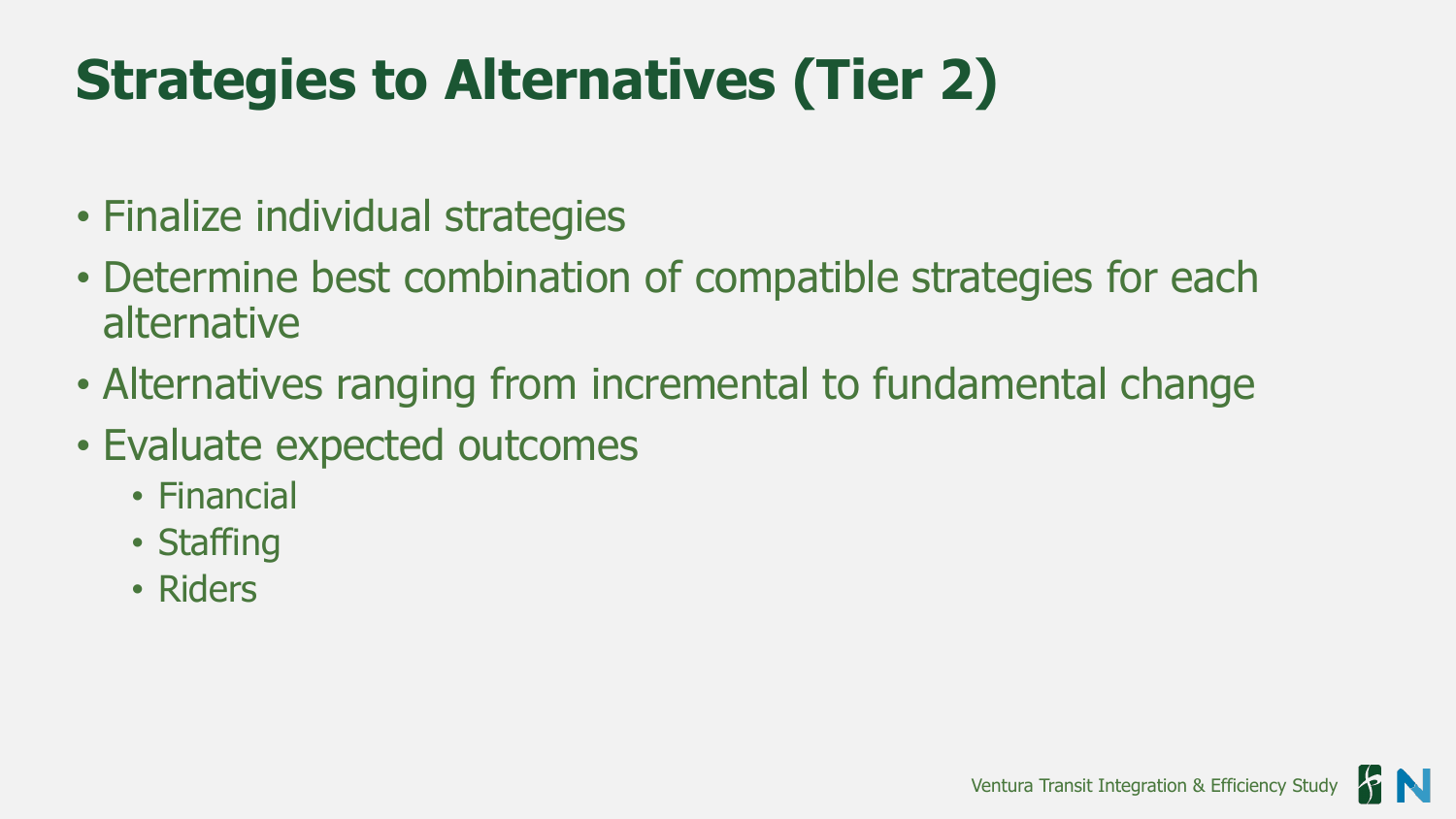#### **Project Look-Ahead**

- **February** Tier 1 Screening
- **March** Operator Working Group
- **April** Alternatives/Tier 2 Screening
- **May** Operator Working Group & Commission Presentations
- **June** Draft Report